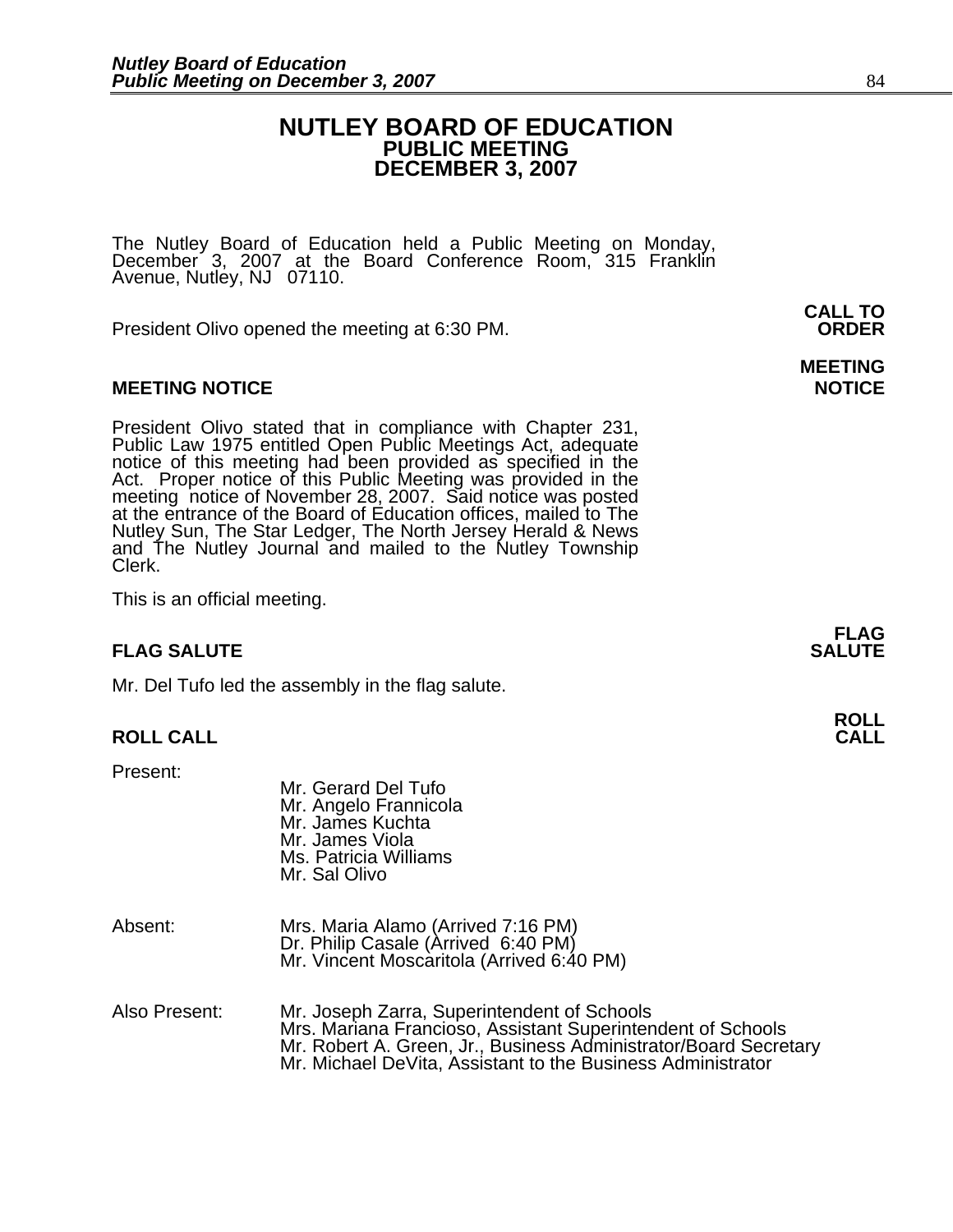### **MOTION TO ADJOURN TO EXECUTIVE SESSION**

At 6:35 PM Trustee Kuchta moved and Trustee Viola seconded the following resolution:

WHEREAS, the Board of Education will be discussing matters exempt from public discussion pursuant to N.J.S.A. 10:4-12,

NOW, THEREFORE, BE IT RESOLVED that the Board of Education recess to closed executive session at this time to discuss the following:

- 1. Employment contract for Maria Cervasio
- 2. Student Matter

BE IT FURTHER RESOLVED that the results of the discussions will be made public by inclusion on the agenda of a subsequent meeting of the Board of Education or when the reasons for discussing such matters in closed session no longer exist.

The motion was approved by voice vote.

### **RECONVENE MEETING RECONVENE**

At 8:00 PM Trustee Del Tufo moved, Trustee Viola seconded, and the Board unanimously approved by voice vote a motion to reconvene the public meeting.

The meeting reconvened in the JHWMS Library located at 325 Franklin Avenue, Nutley, NJ.

### **ROLL CALL CALL**

- Present: Mrs. Maria Alamo<br>Dr. Philip T. Casale Mr. Gerard Del Tufo<br>Mr. Angelo Frannicola Mr. Vincent Moscaritola Mr. James Kuchta Mr. James Viola Ms. Patricia Williams Mr. Sal Olivo
- Also Present: Mr. Joseph Zarra, Superintendent of Schools Mr. Robert A. Green, Jr., Business Administrator/Board Secretary Mr. Robert A. Green, Jr., Business Administrator/Board Secretary

## **ROLL**

# **EXECUTIVE**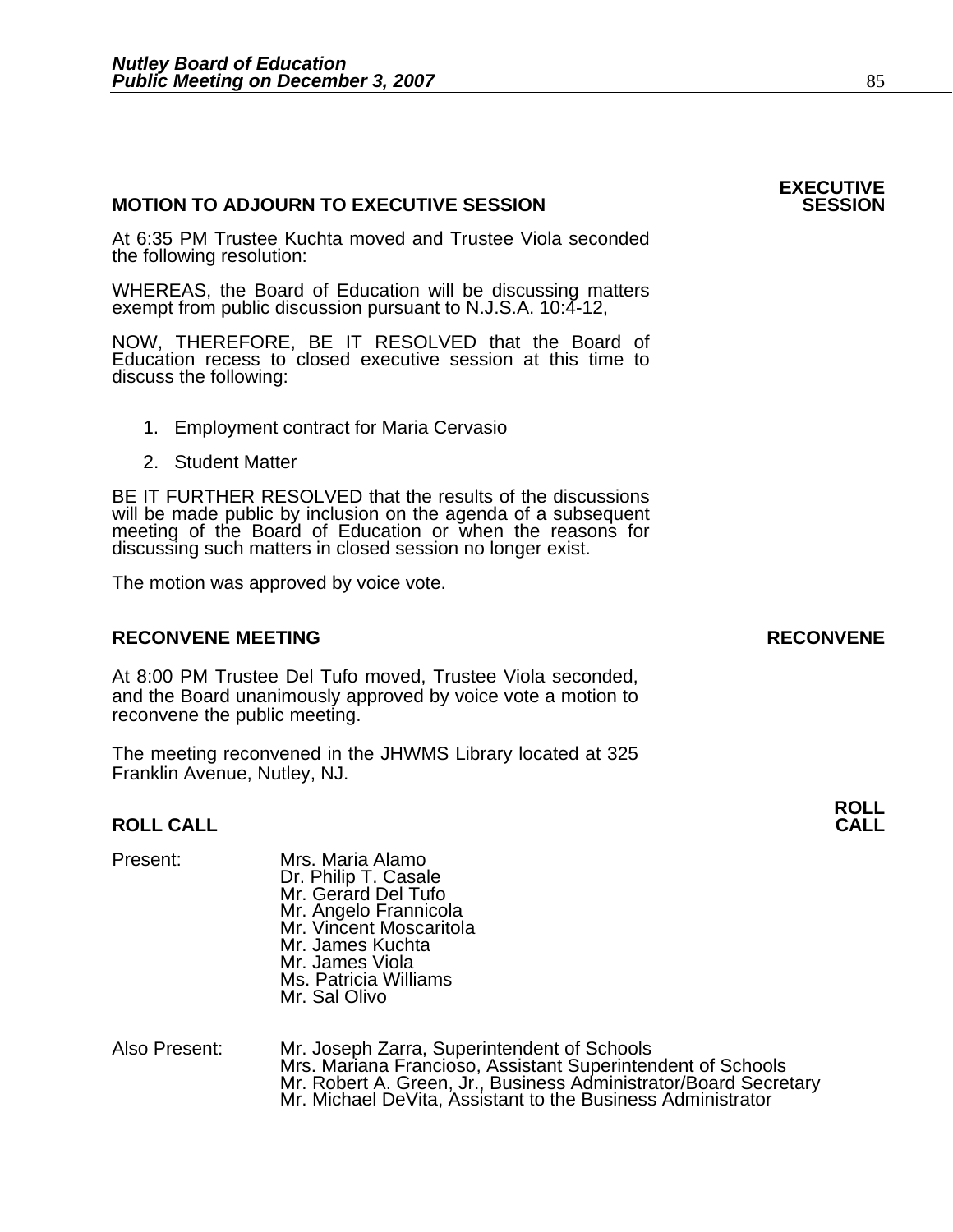### **Presentation by Michael Cundari**

Mr. Cundari handed out a detailed plan for renovations to the high school auditorium. If approved tonight, the seats will be removed the week of December 16, 2007, the floor will be seats will be drilled during February recess and seats will be installed the last week of February 2008.

 Resident John O'Brien addressed the Board and stated it would be wise to provide wiring for a camera before the seats are installed.

Time was allowed for comments and questions from the Board.<br>Mr. Cundari answered all questions. It was suggested that the<br>Spiezle Group Architects review the plan along with the Board<br>Attorney. There were no objections wit

### **HEARING OF CITIZENS (Resolutions Only) HEARING OF CITIZENS**

None

٦

### *RESOLUTIONS*

### 1. **APPOINTMENT – Professional Staff**

Trustee Kuchta moved, and Trustee Viola seconded, the following resolution. Upon being put to a roll call vote the resolution was approved.

BE IT RESOLVED that the Board of Education approves the appointment of Miss Erin K. Sheridan as a Psychologist for the 2007-08 school year, effective December 4, 2007 at the annual salary of \$48,500, M.A. +30 Step 6, in accordance with the 2007-08 Teachers' Salary Guide.

## 2. **BILLS AND MANDATORY PAYMENTS MANDATORY A PAYMENTS**

Trustee Alamo moved, and Trustee Williams seconded, the following resolution. Upon being put to a roll call vote the resolution was approved with the following exception:

1.Trustee Alamo, Frannicola and Kuchta abstained on check numbers 074833, 074834, 074835.

BE IT RESOLVED that the Board of Education approves the payment of bills and mandatory payments dated November 21, 2007 through December 4, 2007 in the total amount of \$1,915,225.83 (Appendix A).

**BILLS &**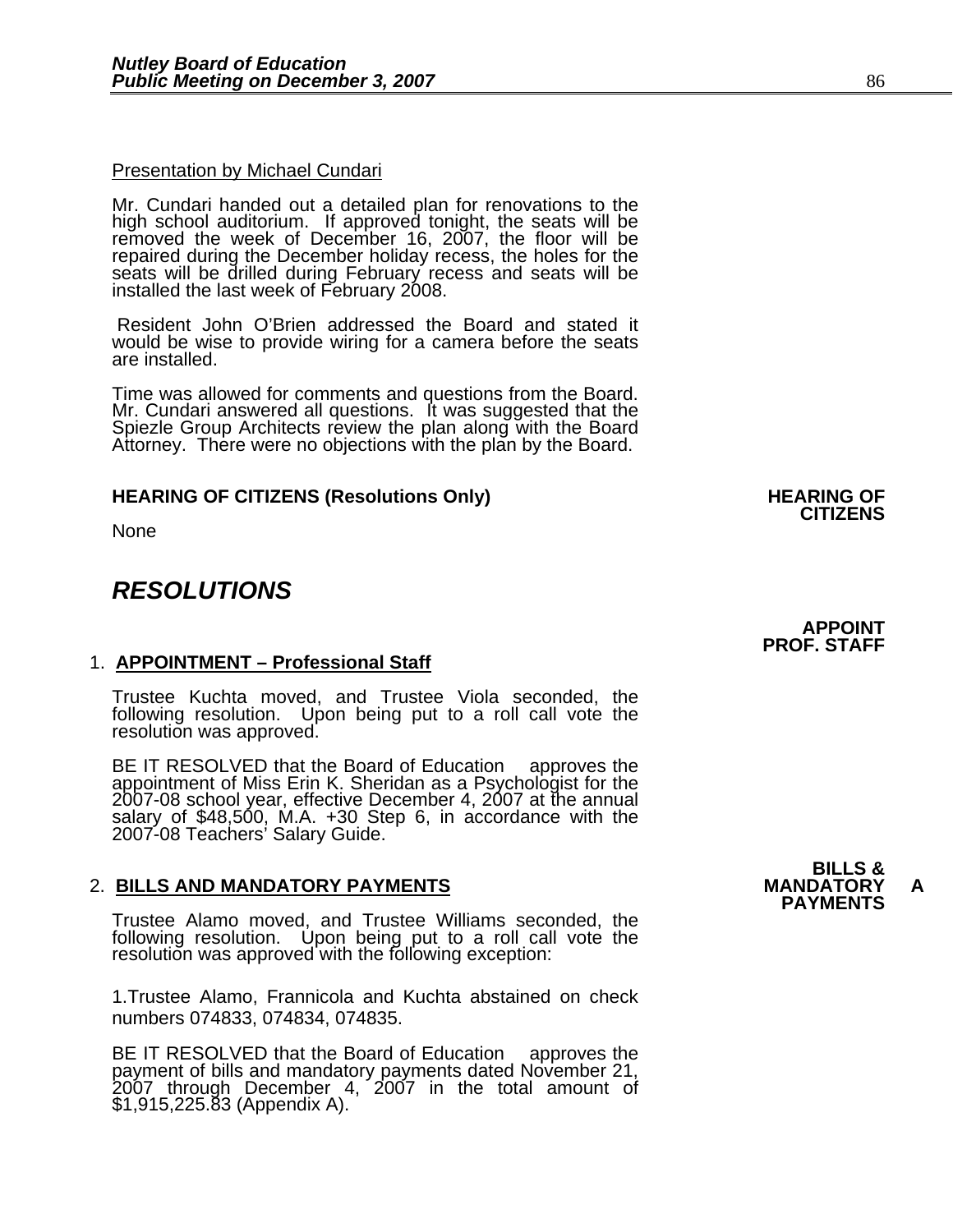### **AUDITORIUM SEATING**

### 3. **AUDITORIUM SEATING PROJECT**

Trustee Casale moved, and Trustee Kuchta seconded, the following resolution. Upon being put to a roll call vote the resolution was approved.

BE IT RESOLVED that the Board of Education commits to donating \$20,000 each school year for a four year period to the Friends of Nutley Singers (FONS), beginning with the 2008/2009 school year,

BE IT RESOLVED that these funds must be used for the Nutley High School auditorium seating project only,

BE IT RESOLVED that prior to the start of any work, FONS<br>shall furnish a Certificate of Insurance to the Board certifying<br>general liability coverage of \$1 million per occurrence and workers compensation of \$500,000 for employer liability – each<br>accident and disease each employee. The Board shall also be named as additional insured on all coverage's,

BE IT RESOLVED that the Board approves the superintendent, or his designee, to approve the final project that is set forth by FONS,

BE IT RESOLVED that FONS shall appoint a site supervisor that will meet with the superintendent, or his designee, on a weekly basis until the project is completed,

BE IT FURTHER RESOLVED that any monies raised by FONS for the project above the budgeted amount will be donated back to the Board.

### Presentation from New Jersey School Boards

Trustee Alamo introduced two field representatives of the New<br>Jersey School Boards Association, Kathy Souza and Nancy De<br>Bartolo who made a presentation on School Board Ethics and Finance. The following agenda was handed out:

- 1. Roles & Responsibilities
- 2. Code of Ethics
- 3. Accountability Act
- 4. Summary and Evaluation

The Code of Ethics was reviewed and each Board Member<br>signed the acknowledgement of receipt. The acknowledgement acknowledgements of receipt are on file in the Business Office. This fulfilled the requirements of the School Ethics Act.

The Agenda for Finance and Law A-5 was as follows:

- 1. New Mandatory Training for Board Members 2. School District Accountability Act; A-5
-